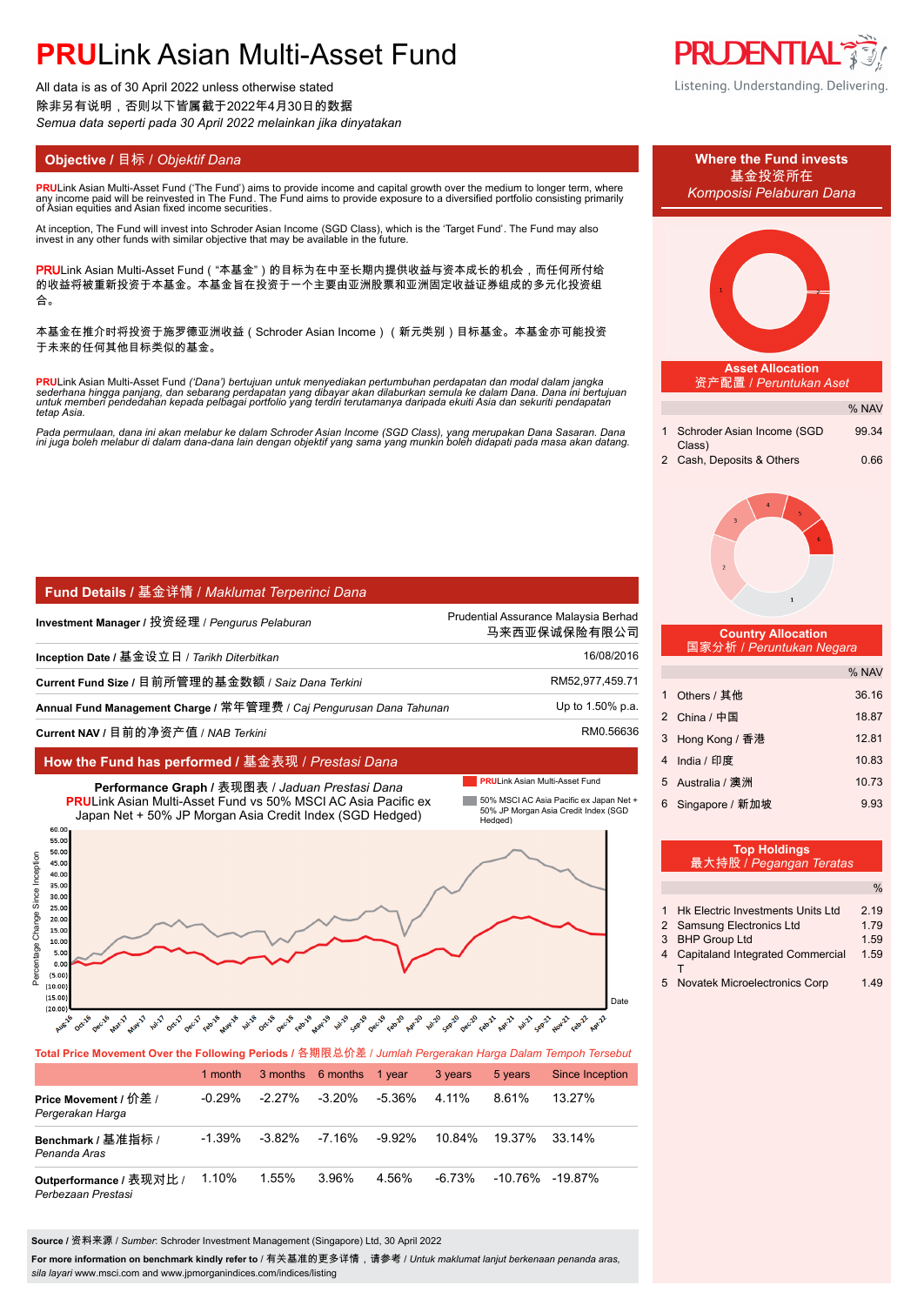# **PRUL** ink Asian Multi-Asset Fund

All data is as of 30 April 2022 unless otherwise stated 除非另有说明,否则以下皆属截于2022年4月30日的数据 *Semua data seperti pada 30 April 2022 melainkan jika dinyatakan*



# **Monthly Update /** 每月简报 / *Peningkatan Bulanan*

### **Market Review /** 市场回顾 */ Tinjauan Bulanan*

Asia Pacific ex-Japan equities were lower in April due to the prolonged war in Ukraine, rising inflation and concerns on further interest rate hikes. Taiwan was the worst-performing index market within the region as major electronics and chip makers suffered from supply chain disruptions amid the lockdowns .

Elsewhere, China continued to return negatively as the country imposed a zero Covid tolerance to contain a new Covid outbreak, resulting in harsh lockdowns in major cities including Shanghai. The slowdown in manufacturing activities and a slower export growth momentum also further dampened the outlook in China, resulting in lower share prices in China and Hong Kong.

On a positive note, Indonesia ended the month in positive territory after credit rating agency S&P upgraded the country's outlook from negative to stable. Over to Asian fixed income, yields continued to rise in April, resulting in negative bond returns, amid continued high inflation and expectations of significant interest rate hikes. The US 10- year Treasury yield increased by 59 bps, from 2.35% to 2.94% over the month. The 2-year and 10-year Treasury yield curve also briefly inverted at the start of the month, the first time since 2019, suggesting a potential risk of recession. In terms of credit ratings, Asian high yield bonds outperformed the investment grade bonds as spreads generally tightened.

亚太(日本除外)股市在4月走跌,因为乌克兰战争有所拖延、通膨升温,而且市场也关注于进一步升息的可能。台湾乃是表现最差的指数市场,封锁管制所导 致的供应链干扰影响了主要的电子与晶片制造商。

中国持续取得负回酬,原因是政府施行了零冠病政策以抑制新爆发的疫情,使到主要城市如上海受到严格的封锁管制。制造业活动的放缓以及较慢的出口成长动 力,亦进一步影响了中国市场的展望而令中国与香港的股价下跌。

就好的一面而言,印尼当月以涨幅作收,标普信用评估机构将该国的展望从负面调高至稳定。至于亚洲固定收益证券,在通膨升温与市场预测央行会积极升息的 环境中,回酬持续在4月扬升,导致债券出现负回酬。10年期美国国库债券(UST)回酬当月从2.35%增59基点至2.94%。2年期与10年期UST回酬曲线亦在月初 稍微反转,2019年以来首次出现这种现象,意味着经济衰退的可能性。就信用评级来说,亚洲高回酬债券的表现超越投资级债券,因为价差一般有所紧缩。

*Ekuiti Asia Pasifik luar Jepun mencatat prestasi lebih rendah pada April disebabkan oleh perang yang berpanjangan di Ukraine, inflasi yang meningkat dan kebimbangan mengenai kenaikan kadar faedah selanjutnya. Taiwan merupakan pasaran indeks berprestasi paling teruk di rantau ini apabila pembuat elektronik dan cip utama mengalami gangguan rantaian bekalan di tengah-tengah sekatan pergerakan.*

*Di tempat lain, China terus memberikan pulangan negatif apabila negara itu mengenakan sifar toleransi terhadap Covid bagi membendung wabak Covid baharu, lalu mengakibatkan sekatan pergerakan yang amat ketat di bandar-bandar utama termasuk Shanghai. Kelembapan aktiviti perkilangan dan momentum pertumbuhan eksport yang lebih perlahan melemahkan lagi prospek di China, lalu menolak harga saham ke paras lebih rendah di China dan Hong Kong.*

*Meninjau nota positif, Indonesia mengakhiri bulan dagangan dalam wilayah positif selepas agensi penarafan kredit S&P menaik taraf prospek negara tersebut daripada negatif kepada stabil. Menyorot pendapatan tetap Asia, hasil terus meningkat pada bulan April, mengakibatkan pulangan bon menjadi negatif dalam keadaan inflasi yang berterusan tinggi dan jangkaan kenaikan kadar faedah yang ketara. Hasil Perbendaharaan 10 tahun AS meningkat sebanyak 59 mata asas, daripada 2.35% kepada 2.94% dalam tempoh tinjauan. Keluk hasil Perbendaharaan 2 tahun dan 10 tahun juga membalik sekejap pada permulaan bulan, kejadian kali pertama sejak 2019 ini mencadangkan potensi risiko kemelesetan. Dari segi penarafan kredit, bon hasil tinggi Asia mengatasi bon gred pelaburan apabila spread secara amnya menyempit.*

## **Market Outlook /** 市场展望 */ Gambaran Bulanan*

Valuations for Asian equities have pulled back to a more favourable level when compared to its historical range and to the developed markets . In terms of central banks policies, the expectation of Chinese policymakers to stimulate growth remains high while other central banks in Asia Pacific including Australia , Korea, and Singapore have started to raise interest rates to tackle inflation which is creating an opportunity for China equities to outperform. To add on, should we see China relax its Covid restrictions, a significant upswing in earnings across the region can be expected. As such we are cautiously optimistic but stress that a healthy diversification across countries and sectors are crucial in the near-term. Also, we continue to explore high-quality names within the region to capture long-term structural growth and income opportunities following the recent pull-backs.

Valuations for Asian credits remain appealing compared to the developed markets and non -Asia emerging markets, while their fundamentals remain stable. As shared above, we are more constructive in investment grade bonds outside of China, given lesser sensitivity to China's zero-Covid policy and regulatory risks. We also believe Asian credits is likely to stay resilient to the Russia-Ukraine conflicts compared to non-Asia emerging markets, given its higher quality composition and lower susceptibility to global fund flows due to a larger domestic investor base. As a result, we believe there are still plenty of opportunities within the region, but selectivity and risk management remain key to navigate through the current market volatility.

和过往以及已开发市场相比,亚洲股市的估值回到一个比较具吸引力的水平。至于央行的政策,市场仍旧预期中国的政策策划者会刺激经济成长,而亚太区的其 他央行,如澳洲,韩国和新加坡则开始升息以应付通膨,这为中国股市提供了上调的机会。此外,若中国政府放宽其冠病管制,可预见的是,该区的盈利将会大 幅上扬。有鉴于此,我们对之抱着谨慎乐观的态度,认为在近期必须保持将投资健康分散在各国与各领域的多元投资策略。此外,我们也会持续寻找该区内的优 质公司,以在近期估值回跌的环境中从长期结构性成长和收益机会中获利。

和已开发市场与非亚洲新兴市场相比,亚洲债券的估值依旧具吸引力,其基础仍相当稳健。如上所述,我们比较看好中国以外的投资级债券,因为它们比较不会 受到中国的零冠病政策与监管风险所影响。我们也认为和非亚洲新兴市场相比,亚洲债券会持续从俄罗斯-乌克兰的冲突中受惠,原因是其组合的品质较佳,而且 较大的境内投资者基础也使它不易受到全球资金流动的影响。有鉴于此,我们相信该区尚有许多投资良机,但选择性和风险管理乃是应付目前的波动市况的要 素。

Penilaian ekuiti Asia telah kembali ke tahap yang lebih baik jika dibandingkan dengan julat sejarahnya dan pasaran maju. Dari segi dasar bank pusat, jangkaan penggubal dasar *China untuk merangsang pertumbuhan masih lagi tinggi manakala bank pusat lain di Asia Pasifik termasuk Australia, Korea, dan Singapura telah mula menaikkan kadar faedah supaya menangani inflasi yang mewujudkan peluang bagi ekuiti China untuk mencatat prestasi yang baik. Selain itu, sekiranya kita mendapati China melonggarkan sekatan Covid, peningkatan pendapatan yang ketara di seluruh rantau boleh dijangkakan. Oleh itu, kami optimistik namun tetap berwaspada apabila menekankan bahawa kepelbagaian yang sihat merentas negara dan sektor adalah penting buat jangka masa terdekat. Kami juga terus meneroka nama berkualiti tinggi di rantau ini bagi menyerkup struktur pertumbuhan jangka panjang dan peluang pendapatan susulan pengunduran prestasi baru-baru ini.*

*Penilaian kredit Asia kekal menarik berbanding pasaran maju dan pasaran memuncul luar Asia, manakala asasnya kekal stabil. Seperti yang dikongsikan di atas, kami lebih konstruktif dengan bon gred pelaburan di luar China, memandangkan kepekaannya terhadap dasar sifar Covid yang lebih rendah dan risiko kawal selia China. Kami juga percaya kredit Asia berkemungkinan kekal berdaya tahan terhadap konflik Rusia-Ukraine berbanding pasaran memuncul luar Asia, memandangkan komposisi kualiti yang lebih tinggi dan kecenderungan yang lebih rendah kepada aliran dana global, oleh kerana asas pelabur domestik yang lebih besar. Hasilnya, kami percaya masih terdapat banyak peluang di rantau ini, namun pemilihan dan pengurusan risiko kekal sebagai kunci untuk mengemudi volatiliti pasaran semasa.*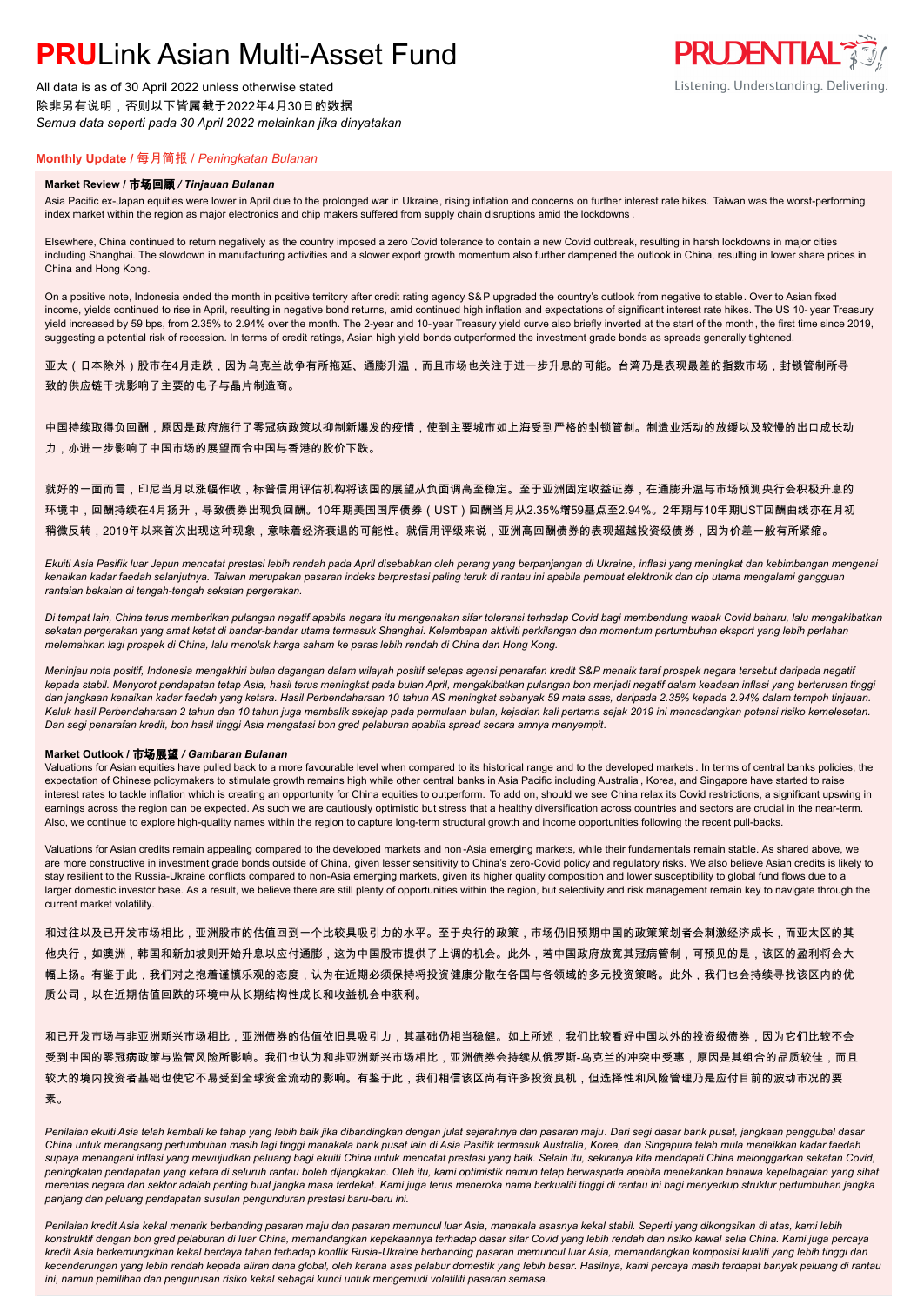# **PRUL** ink Asian Multi-Asset Fund

All data is as of 30 April 2022 unless otherwise stated 除非另有说明,否则以下皆属截于2022年4月30日的数据 *Semua data seperti pada 30 April 2022 melainkan jika dinyatakan*

## **Fund Review & Strategy /** 基金表现评论与投资策略 */ Tinjauan dan Strategi Dana*

The Fund returned -0.29% for the month, outperforming the benchmark return of -1.39% by 1.10%. Year-to-date, the fund returned -4.45%, outperforming the benchmark return of -6.58% by 2.13%.

**PRUDENTIAL\*** 

Listening. Understanding. Delivering.

The equity portfolio detracted, with most regional and sectorial exposures in negative territory. Our exposure in Australia were among the worst performers due to investors' profit-taking following the strong performance year-to-date. China also detracted due to a weaker growth outlook given the Covid restrictions and efforts to control the latest Omicron outbreak.

The fixed income portfolio also returned negatively in April as persistent inflation, rising interest rates and geopolitical risks cast a shadow over the global fixed income markets. Our exposure to Indonesia's sovereign bonds detracted the most. Indonesia's bond yields spiked as both headline and core inflations rose more than expected while the central bank is keeping rates unchanged to support growth.

We continue to focus on positioning the portfolio against stagflationary risks and maintain our preference on equities over fixed income . We expect equity can still deliver positive returns but may be more muted as we shift to the mature phase of the economic cycle. The delivery of robust earnings will be crucial. As a result, diversification, strong asset allocation and risk management will be key in 2022.

本基金在检讨月份的回酬为-0.29%,超越-1.39%的基准回酬1.10%。年度至今,本基金的回酬为-4.45%,高于-6.58%的基准回酬2.13%。

股项投资组合拉低了基金表现,大多数的区域与领域投资都往下调整。我们的澳洲投资仍是表现最差者之一,主要是投资者因强稳的年初至今表现而套利。中国 市场亦下跌,冠病的管制与控制近期Omicron疫情的努力令经济成长展望转弱。

固定收益投资组合在4月也取得负回酬,因为持续性的通膨、涨升的利率与地理政治风险在全球固定收益市场蒙上了阴影。我们的印尼主权债券对基金表现产生了 最大的负面影响。印尼的债券回酬因总通膨与核心通膨超越预期而剧升,与此同时,央行将利率保持不变以扶持成长。

我们的重点仍在于使投资组合免受停滞性膨胀风险的影响,同时保持偏好股项而非固定收益证券的倾向。我们预测股市依旧会谱下正回酬,但在我们转入经济周 期的成熟期时可能会减少。取得丰厚的投资回酬相当关键。有鉴于此,多元化投资、强稳的资产配置以及风险管理,将是2022年的重点。

*Dana mencatat pulangan -0.29% di bulan ini, mengatasi pulangan penanda aras -1.39% sebanyak 1.10%. Sejak awal tahun hingga kini, Dana mengembalikan -4.45%, mengatasi pulangan penanda aras -6.58% sebanyak 2.13%.*

*Portfolio ekuiti terjejas, dengan kebanyakan pendedahan serantau dan sektoral berada dalam wilayah negatif. Pendedahan kami di Australia yang mencatat prestasi terburuk disebabkan oleh pelabur mengambil keuntungan berikutan prestasi kukuh tahun ini. China juga terjejas lantaran prospek pertumbuhan yang lebih lemah disebabkan sekatan Covid dan usaha bagi mengawal wabak terkini, Omicron.*

*Portfolio pendapatan tetap juga memberikan pulangan negatif pada April apabila inflasi yang berterusan, kenaikan kadar faedah dan risiko geopolitik menghambat pasaran pendapatan tetap global. Pendedahan kami kepada bon kerajaan Indonesia paling menjejaskan prestasi. Hasil bon Indonesia meningkat apabila kedua-dua inflasi utama dan inflasi teras meningkat melangkaui jangkaan manakala bank pusat mengekalkan kadar sedia ada bagi menyokong pertumbuhan.*

*Kami terus fokus untuk meletakkan portfolio atas risiko stagflasi dan mengekalkan keutamaan ke atas ekuiti berbanding pendapatan tetap. Kami menjangkakan ekuiti masih boleh memberikan pulangan yang positif tetapi mungkin lebih kecil apabila kami beralih ke fasa matang kitaran ekonomi. Penyampaian pendapatan yang kukuh akan menjadi penting. Akibatnya, kepelbagaian, peruntukan aset yang kukuh dan pengurusan risiko akan menjadi kunci bagi tahun 2022.*